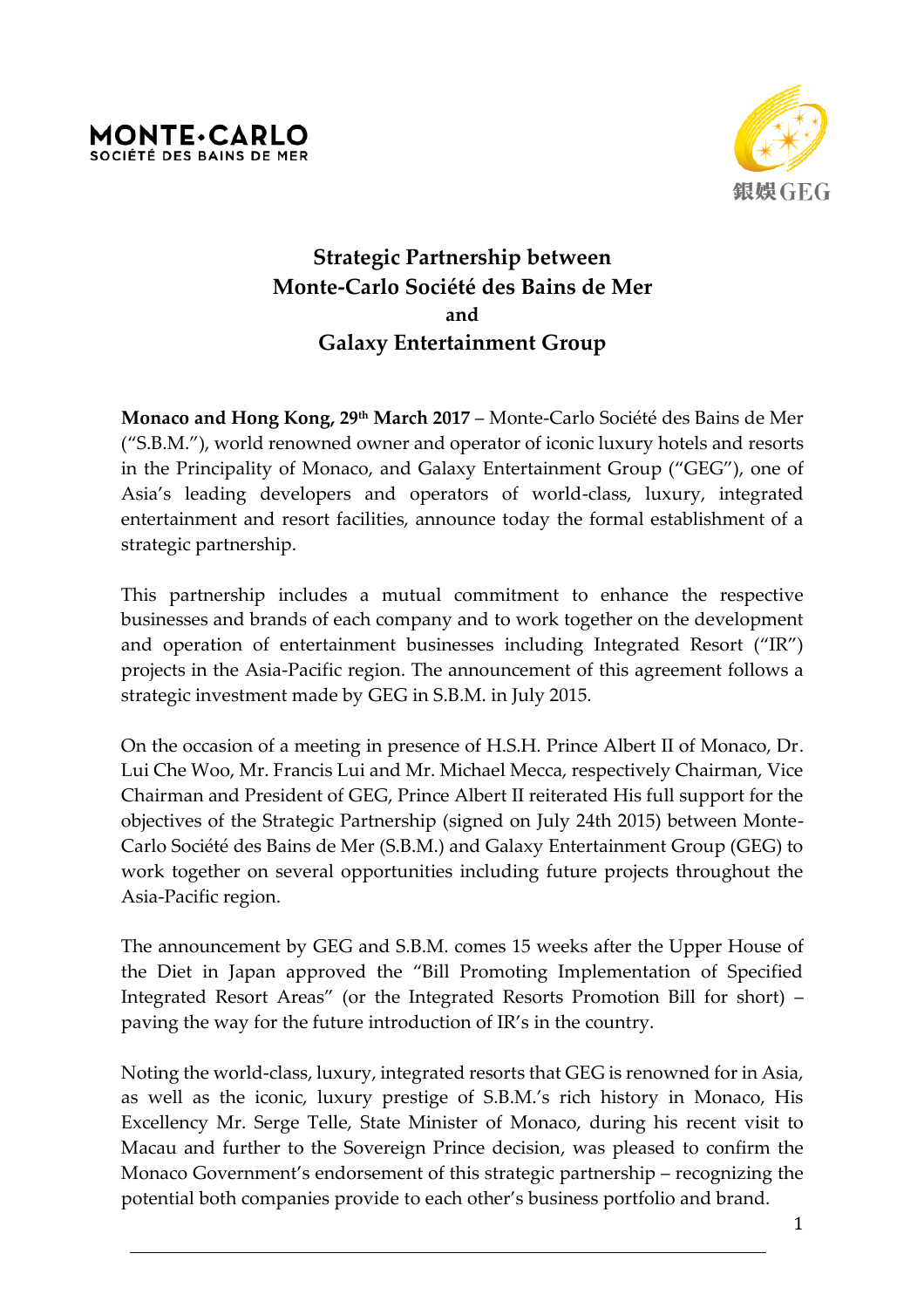Both GEG Chairman, Dr. Lui Che Woo and S.B.M. Chairman of the Board and Chief Executive Officer, Mr. Jean-Luc Biamonti, also reiterated their mutual commitment to their collaborative efforts.

"We are honored to be cooperating as a strategic partner with  $S.B.M.$  – one of the most iconic, luxury, hospitality brands in the world," said GEG Chairman, Dr. Lui Che Woo. "Since the opening of our flagship property Galaxy Macau in 2011, we have quickly gained a reputation for developing and operating some of the most spectacular Integrated Resorts in the world and together with S.B.M. we look forward to creating even more premium hospitality and entertainment experiences for our customers to enjoy in the years ahead."

Commenting on the strategic partnership, S.B.M. Chairman of the Board and Chief Executive Officer, Mr. Jean-Luc Biamonti said: "We recognize the similarities in corporate philosophy between both S.B.M. and GEG. A deep commitment to supporting the company's employees and the local community, the environment and maintaining the utmost quality in world-class resort design and service standards, which all echo S.B.M.'s own corporate beliefs. GEG's success in Asia will certainly be a valuable enhancement to S.B.M.'s portfolio," he continued.

With the recent passage of the Integrated Resort Promotion Bill in Japan in December 2016, both companies look forward to the possibility of collaborative efforts to design, develop and operate an IR in Japan that would offer the best of what both GEG and S.B.M. have to offer.

More news on developments from these two global, iconic, luxury resort and entertainment companies to come.

- end -

**For Media Enquiries:** Monte-Carlo Société des Bains de Mer Mr. Jean-Louis Masurel – Director Monte-Carlo S.B.M. International Tel: +377 98 06 61 02 Email: [pr@sbm.mc](mailto:pr@sbm.mc)

Galaxy Entertainment Group – Investor Relations Mr. Peter Caveny / Ms. Yoko Ku / Ms. Joyce Fung Tel: +(852) 3150 1111 Email: [ir@galaxyentertainment.com](mailto:ir@galaxyentertainment.com)

Mr. Jeremy Walker – Vice President, Marketing, International Development Tel: +(853) 2888 0888 Email: [jeremy.walker@galaxyentertainment.com](mailto:jeremy.walker@galaxyentertainment.com)

For images: <http://www.galaxymacaulibrary.com/gallery/SBM-GEG-Partnership/G0000h1Pg8ezeKvg> Password: monaco